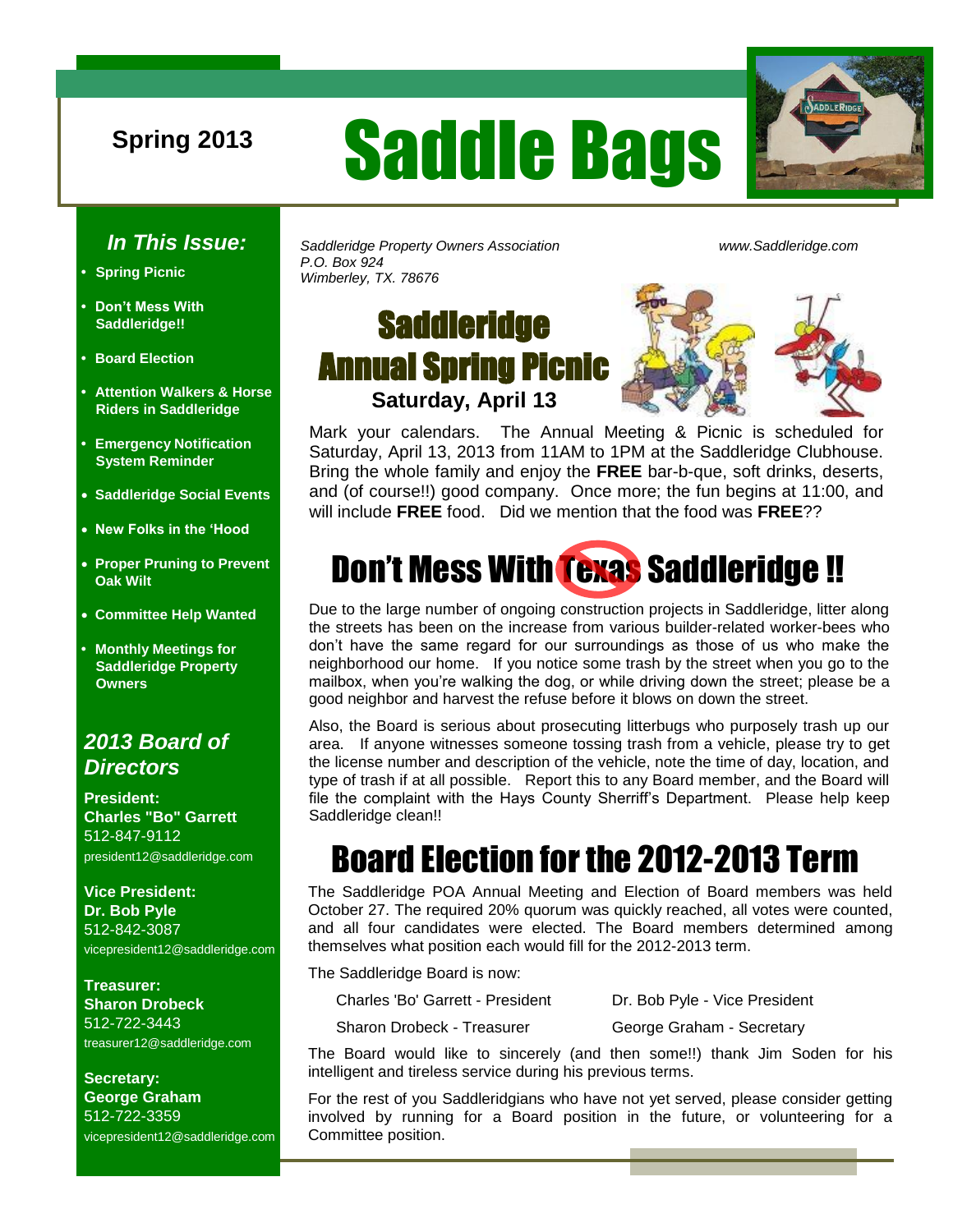#### **Saddle Bags Page 2 of 5**



### Attention Walkers & Horse Riders in Saddleridge

Although this has been mentioned before; with Spring upon us this is a good time to bring it up once again.

First up; the Board has been getting reports from some Saddleridge property owners of other people from the neighborhood wondering about on and through their property, some even continuing to do so after being asked by the property owner to stop. This applies to all Saddleridge lots, and especially applies to vacant property which has yet to be built on; even those without "No Trespassing" signs. Even the vacant lots are owned by others, and the owners do not want their land subject to "public" use. This may be stating the obvious, but this is legally TRESPASSING (signs or not), and can result in legal charges!!

Secondly (and similarly); property owners who ride their horses in the neighborhood are reminded to please not ride on unfenced lots, unless you have permission from the owner. The only public areas in the subdivision are the roadways and the Clubhouse lot. All other property is owned by someone else, even if unfenced and un-posted. Riding on these properties without permission could also be legally considered trespassing.

Please be a good neighbor, and refrain from violating any Saddleridge property owner's rights.

# Emergency Notification System (Reverse 911)

With all of the new folks in Saddleridge, and with the wildfire season approaching, this is a good time to remind everyone of this service. Hays County participates in the Emergency Notification System (ENS), also referred to as 'Reverse 911'. When activated, this system will automatically send a phone message to residents in the affected area and advise them on actions to taken. This is the system that was used to notify residents to evacuate during the Bastrop fire last year. Unfortunately, depending upon the type of home phone system you are using, you may not be on their Call List. If you have anything other than the old fashion, hard-wire landline that is physically associated with your address, it is likely that you are not. This includes those of you, who are using your cellular phone for home service as well as most cable/computer based (VoIP) phone systems such as Time-Warner Cable, Vonage, Magic Jack and similar systems. The ENS System is administered by the Capital Area Council of Governments (CAPCOG). To find out more and to register you phone, please go to their website at: **http://wireless.capcog.org/ENS/Intro.aspx**. If you need assistance with registering, you may call them at 512-916-6035.





## Saddleridge Social Events Reminder

Looking to meet your new neighbors, or just wanting an opportunity to get away from the kids for a while?? Here are a couple of adult activities that you may have an interest in:

**Saddleridge Dinner Club** – This event occurs one weekend night per month (usually a Sunday starting at 6 PM) at a selected local restaurant for socializing and good food, with people paying for their own meals. If interested in joining this activity, please contact Carol Peregoy at 713-202-5062 or by e-mail at [carolperegoy@gmail.com.](mailto:carolperegoy@gmail.com)

**Ladies Bunco Group** – This 'ladies only' group meets on the 3rd Tuesday of each month, at a different person's home, for lunch, good conversation, and a rousing game of Bunco (a fun and easily-learned dice game). No skill or prior experience is necessary. If interested in this activity, please contact Marylou Melton at 512-847-2849, or e-mail her at [mewmelton@yahoo.com](mailto:mewmelton@yahoo.com)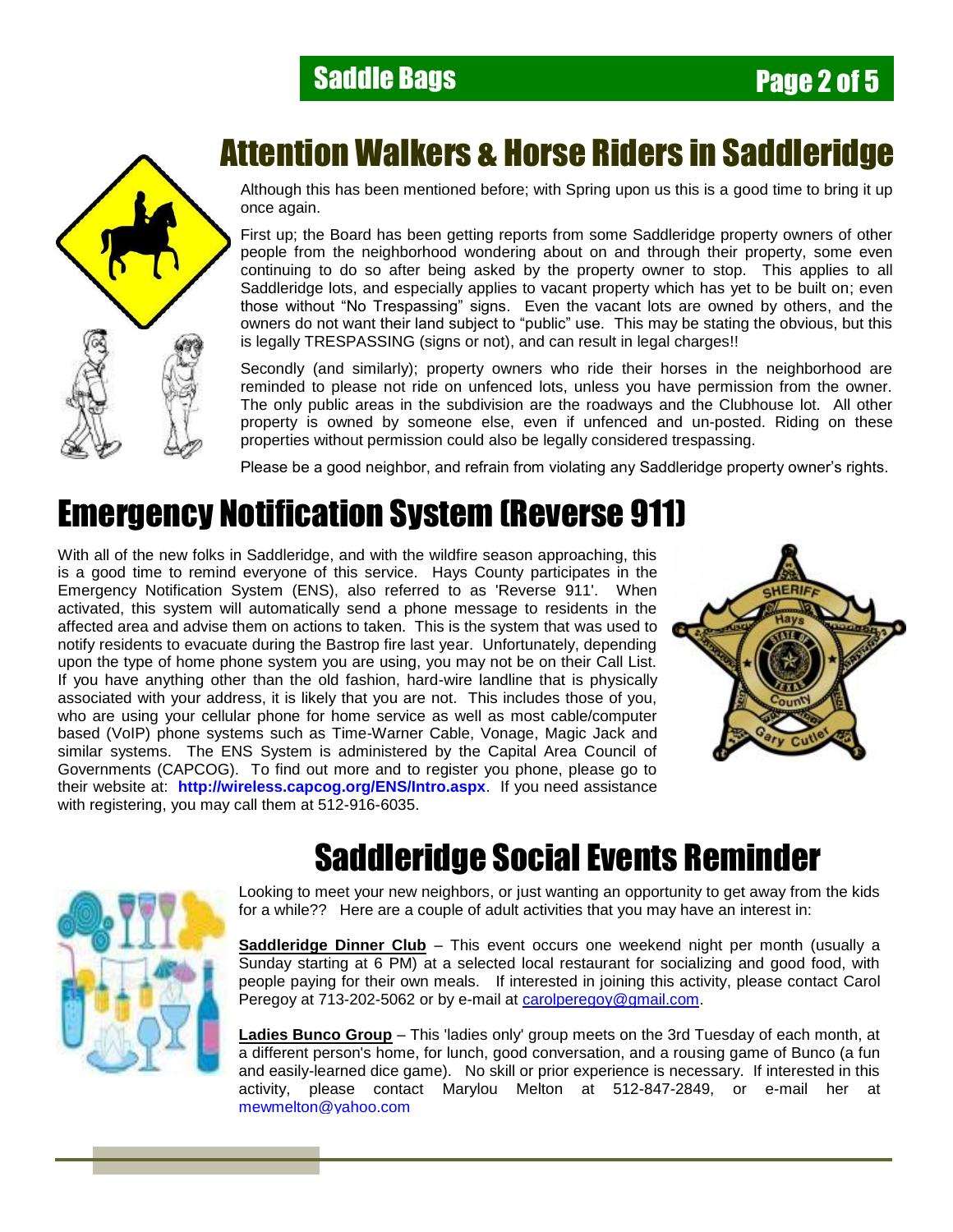**Page 3 of 5 Saddle Bags** 

# Give a Warm  $\left\{\frac{S_{\text{observed}}}{S_{\text{obs}}}\right\}$  (Nelogials to the New Folks in the 'Hood:

**Jim & Judy Clements – 722 Saddleridge Steven Henry – 420 Canyon Gap Dan & Bonnie Holland – 111 Mission Trail Tim & Mickey Klapuch – 500 Saddleridge**

**Aubry Monroe – 421 Arrowhead Pass Chuck & Linda Moore – 521 Saddleridge Tony & Laury Simmons – 310 Mission Trail**

#### **Guidelines for Proper Pruning to Prevent Oak Wilt Infection -- To Paint or Not to Paint, That is the Question --**

**By Kim Camilli, Oak Wilt Coordinator, Texas Forest Service**

Many of you have heard of the disease oak wilt and some of you may have an intimate knowledge of this destructive fungus. The fungus that causes oak wilt (*Ceratocystis fagacearum*) has evolved over time with an insect to develop a highly specialized relationship to disseminate the oak wilt spores over long distances and infect new trees. The insect that is known to transmit the oak wilt fungus is a sap-feeding beetle, known as the Nitidulid beetle. Nitidulids are the size of a pinhead and can fly for a distance of one mile. Their peak activity times are early February through late May when temperatures start to increase. Nitidulid beetles are also very active for the months of June through late October, but not in the proportions exhibited in the spring. In November through January beetle activity is minimized due to colder temperatures.

These beetles are attracted to sweet smelling odors. For example, a rotten banana or melon on your porch will easily attract nitidulids. If any of you have pruned your oak trees, you may have noticed that there is a sweet aroma coming from the fresh wound. Nitidulids are attracted to this sweet smell. These beetles feed on the sap draining from fresh wounds, and the sweet smell is an indicator that food is in the area.

There are particular requirements of the oak wilt fungus that match very closely with the life cycle of these beetles. This is why wounding of trees, including pruning cuts are an important role in the oak wilt disease process. There are structures that contain the spores for this fungus known as fungal mats. These are only produced on red oak trees (such as shumard oak, Texas red oak) and occur when specific environmental conditions take place. These structures smell like rotten bananas or melons and the nitidulid beetles can't resist. These beetles feed and breed on these fungal mats and as a result they get spores all over their body. When this food source is gone these hungry beetles travel to find a meal elsewhere.

If you have recently pruned your trees when this hungry beetle is flying around your area, your freshly pruned trees look like a buffet they can't pass up. One very effective thing you can do is to paint the pruning wounds you created. The main goal is to provide a barrier to keep the nitidulids from feeding on these fresh wounds. If a barrier is not established the oak wilt spores will be introduced into the fresh wound from the body of the nitidulid and your tree will become infected with the oak wilt fungus. Painting your pruning wounds with pruning paint or even latex paint provides an effective barrier. Make sure to paint the wound immediately after it's created for the best protection. Nitidulid beetles are attracted to fresh wounds and only fresh wounds are suitable for the oak wilt fungus to become established. Wounds over 3-4 days old are no longer suitable for infection by the fungus even though contaminated beetles may still visit these wounds.

The best way you can control oak wilt from infecting your gorgeous oak trees in your yard is to paint any wounds that you create throughout the year. That way you'll be able to enjoy the shade of your beautiful oak trees for years to come.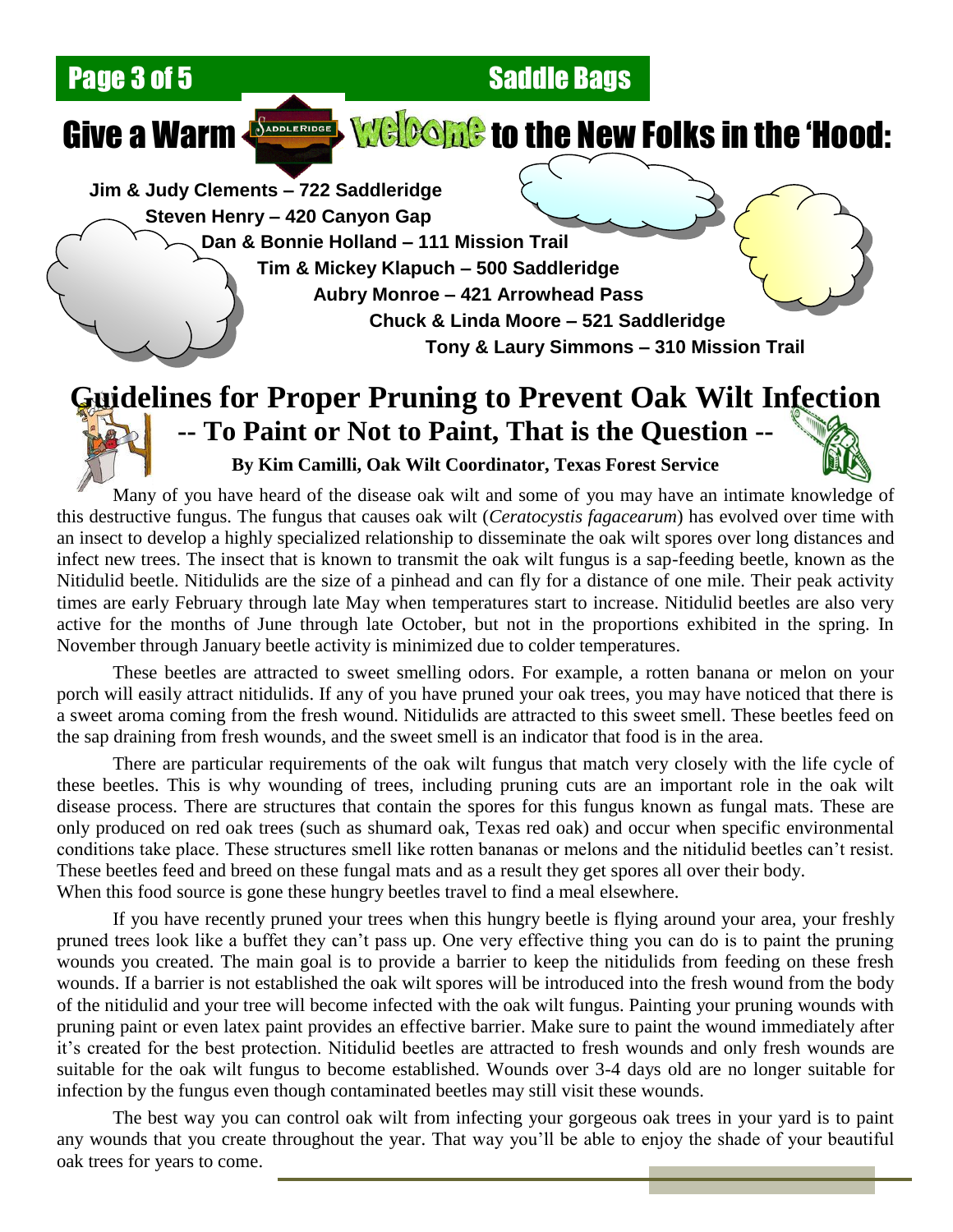### HELP WANTED: APPLY WITHIN

As you all know, this is a great neighborhood in which to live..…..**but**, the neighborhood doesn't run itself!! Help is needed to manage it. All of the Saddleridge Board officers are volunteers, elected by the property owners; plus, there are several non-elected volunteer committees that need to be staffed. There are currently openings on some of these committees. Everyone is busy; but most committee work requires neither great physical activity nor any particular knowledge base. All that is usually required is just some computer and phone time; less than an hour a month on average. Please consider getting more involved in the neighborhood by taking on a committee position, whether a chair position or a committee "back-up" member. You get to be in the "inner circle" of Saddleridge goings-on; and of course it's a great feeling to give back to the place you call home. To sign up, please contact any of the SPOA Board members.

#### **Please help our neighborhood continue to be a great and safe place to live.**

Here is an outline of our committees, their main duties, and current open positions:

**Architectural** – Duties; review and approve all proposed property improvements (buildings, fencing, and other constructed/erected items) for compliance with the Saddleridge Covenants, Conditions, and Restrictions.

Chairperson - Rick Cardenas; Members - Pat Caballero, Francis Savage.

**Maintenance** – Duties; put out and return trash can from clubhouse on trash day. Handle any needed maintenance in the subdivision (fix if you can, or notify Board and locate/estimate/negotiate with contractors for repairs). Change burn-ban signs as needed.

Need Chairperson; and two members for help and backup.

**Clubhouse Rental** – Duties; maintain log of rentals, collect/return dues/deposits, turn in dues to treasurer, supply and collect keys to/from renters, assure clubhouse condition before returning deposits to renters.

Need Chairperson; Kathy Soden is currently backup.

**Website** – Duties; maintain the SPOA website. Requires some degree of PC competence, knowledge of HTML, use of an HTML editor to modify and update the website, and use of an ftp client to update the website.

Chairpersons Joe and Lyn Williams; need one or two members for help and backup.

**Landscape and Firewise** – Duties; monitor landscape at entrances, make suggestions to Board for ways to improve same, locate/ estimate/negotiate with contractors for any needed landscape-related work.

Chairperson Ron Steel; need two members for help and backup.

**Neighborhood Watch** – Duties; responsible for coordinating activities to protect Property Owners within Saddleridge, including alerting residents to criminal, fire, traffic, and disaster dangers, notifying city and county officials of related subdivision problems, establishing Block Captains, organize annual National Night Out event.

Chairpersons Cecil and Lee Gibson; members Judy and Bo Garrett.

Need Chairperson; and two (or more) members for help and backup (current Chairperson and members have been doing this for a very long time, desire to be replaced).

**Nomination** – Duties; locate persons to run for elected Board positions.

Need Chairperson; and two members for help and backup.

**Property Owners** – Duties; monitor local government and media outlets for items affecting Saddleridge.

Need Chairperson; and two members for help and backup.

#### PLEASE; GET INVOLVED TODAY!!